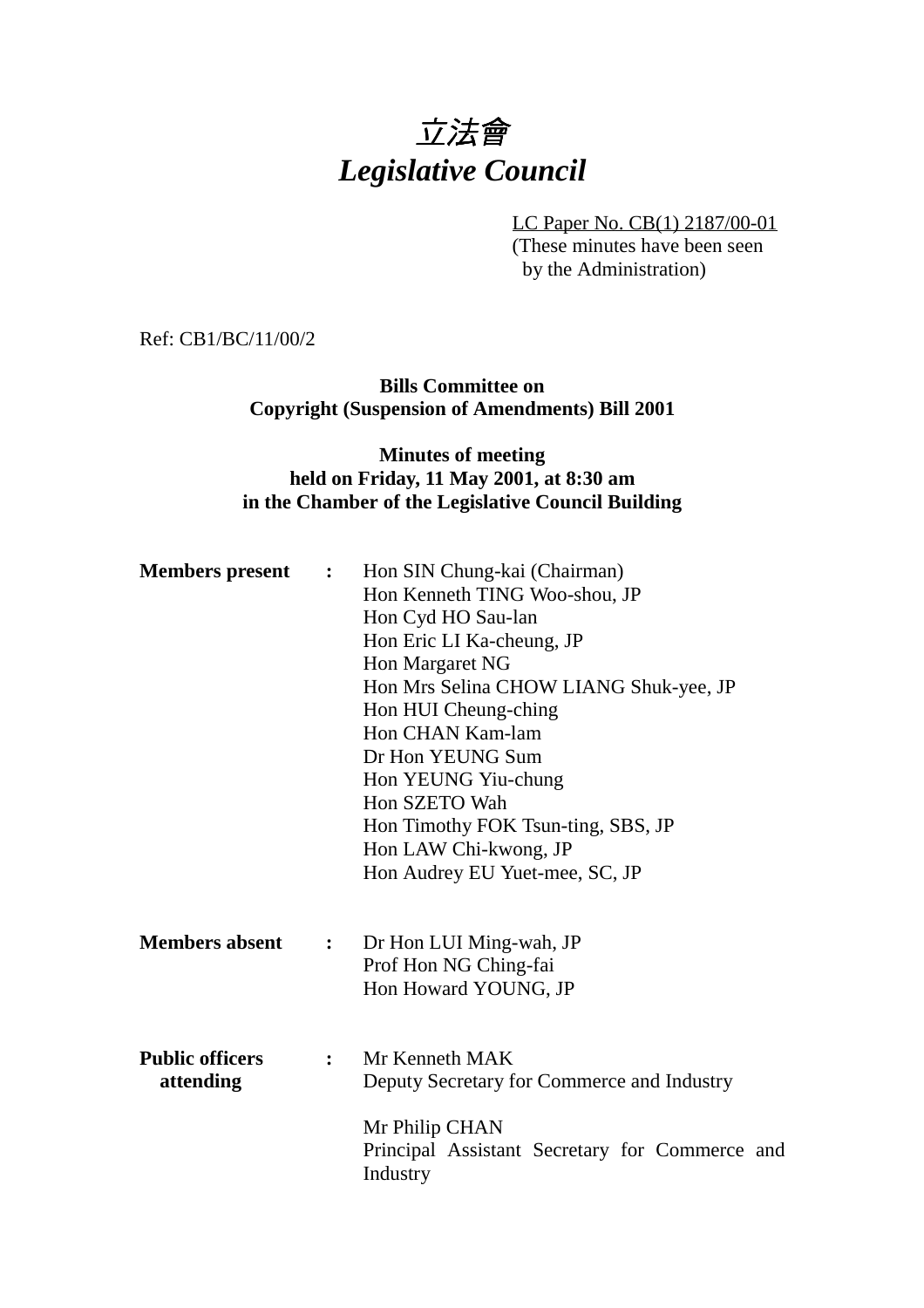|                                               | Mr Peter CHEUNG<br>Deputy Director of Intellectual Property            |
|-----------------------------------------------|------------------------------------------------------------------------|
|                                               | Ms Maria NG<br><b>Senior Solicitor</b>                                 |
|                                               | Mr Jeffrey GUNTER<br><b>Senior Assistant Law Draftsman</b>             |
|                                               | Mr Michael LAM<br><b>Senior Government Counsel</b>                     |
|                                               | Mr Vincent POON<br><b>Assistant Commissioner of Customs and Excise</b> |
| <b>Clerk in attendance :</b> Mrs Florence LAM | Chief Assistant Secretary (1)4                                         |
| <b>Staff in attendance :</b>                  | Miss Anita HO<br><b>Assistant Legal Adviser 2</b>                      |
|                                               | Mr S C TSANG<br>Senior Assistant Secretary (1)7                        |

#### **I Election of Chairman**

 $\overline{a}$ 

Mr SIN Chung-kai was elected Chairman of the Bills Committee.

## **II Meeting with the Administration**

2. The Deputy Secretary for Commerce and Industry (DS/CI) drew members' attention to LC Paper No. CB(1) 1196/00-01(04), in particular to the Administration's response on the issue of parallel importation of computer software. While the Administration had always supported the relaxation of legal requirements regarding parallel-imported products, further study of the complicated technical issues involved would be required. For example, given the trend of convergence of computer software and multi-media products (including films and music), the definition of computer software applicable under the legal requirements on parallel importation had to be considered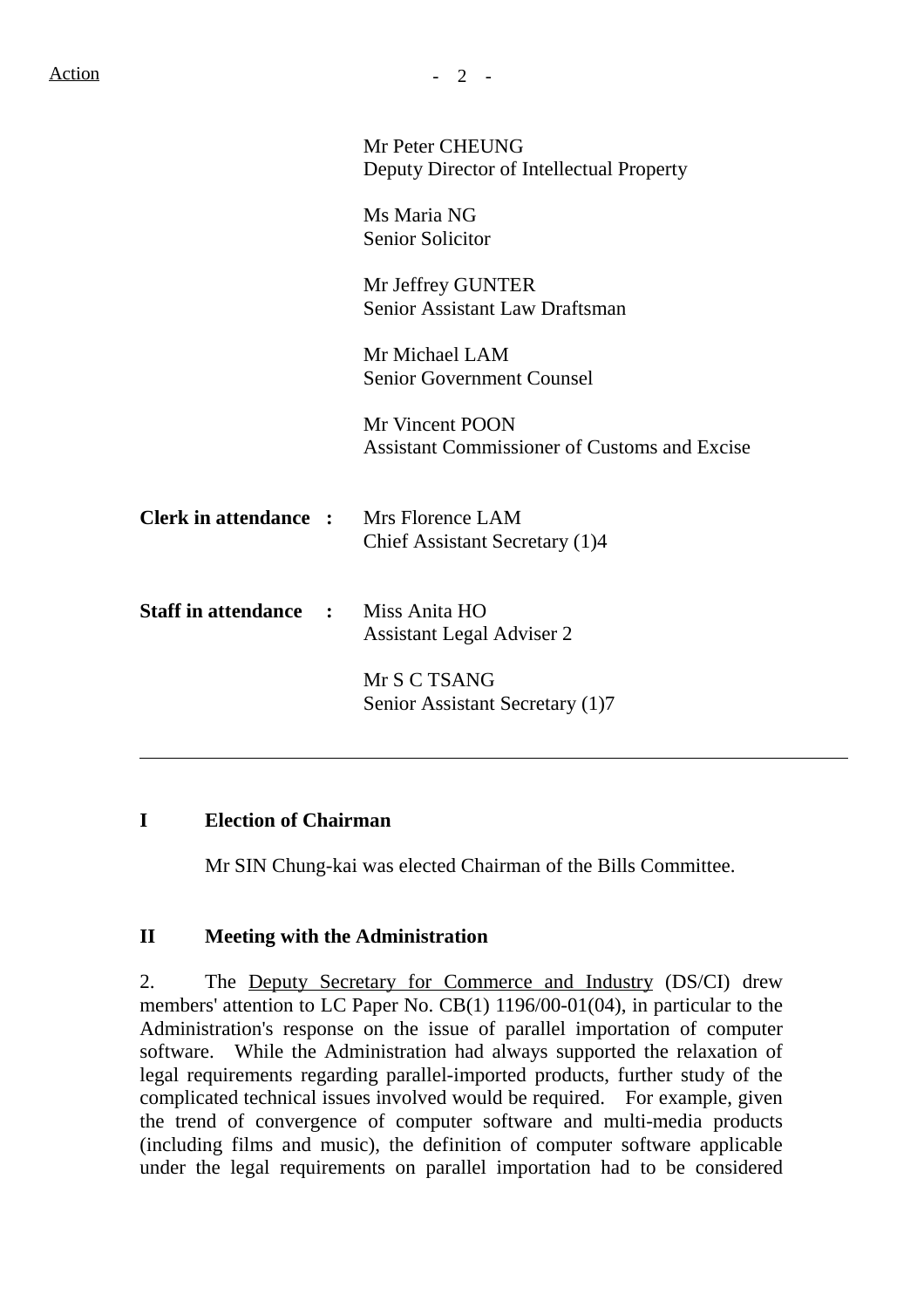carefully when making any amendments to the law. The Administration would consult the industry before amending the Copyright Ordinance. Given that the purpose of the Copyright (Suspension of Amendments) Bill 2001 (the Bill) was to suspend certain amendments made to the Copyright Ordinance by the Intellectual Property (Miscellaneous Amendments) Ordinance 2000 (Amending Ordinance), the relaxation of legal requirements on parallel importation could not be pursued under this Bill. However, the Administration would give priority to further consideration of this suggestion.

## Discussion with members

## *Parallel importation of computer software*

3. Mrs Selina CHOW opined that business enterprises were facing a very difficult situation because the price of legitimate computer software was high and the choice of products available in the market was very limited. The relaxation of parallel importation of computer software would be an important and practical means to alleviate the problem. Even though parallel importation fell outside the ambit of the Bill, she urged the Administration to make appropriate transitional arrangements to assist these enterprises before the introduction of a separate amendment bill for the relaxation of parallel importation.

4. Mr Kenneth TING and Miss Margaret NG shared Mrs CHOW's view on the urgent need for relaxing parallel importation of computer software. Miss Margaret NG further suggested that if the relaxation of parallel importation of computer software could not be pursued under the Bill or through a separate bill to be introduced at the same time, Committee Stage Amendments should be made to the Bill to the effect that the use of parallelimported computer software in business would not constitute a criminal offence. Ms Cyd HO shared Miss NG's view.

5. Mr LAW Chi-kwong expressed support for the relaxation of parallel importation of computer software. While appreciating the technical difficulties involved, he opined that the Administration should take into consideration the views of the industry. This was because the business software market was a relatively professional and small one and outsiders might not have sufficient knowledge and information on its operations to fully appreciate the difficulties faced by the parties concerned.

6. Mr CHAN Kam-lam opined that there was an urgent need for the relaxation of parallel importation of computer software so as to increase competition and reduce prices in the market. He requested the Administration to make amendments to the Bill so that the proposed relaxation could be effected within the current legislative session. If it was not feasible to do so under this Bill, the Administration should present to the Bills Committee the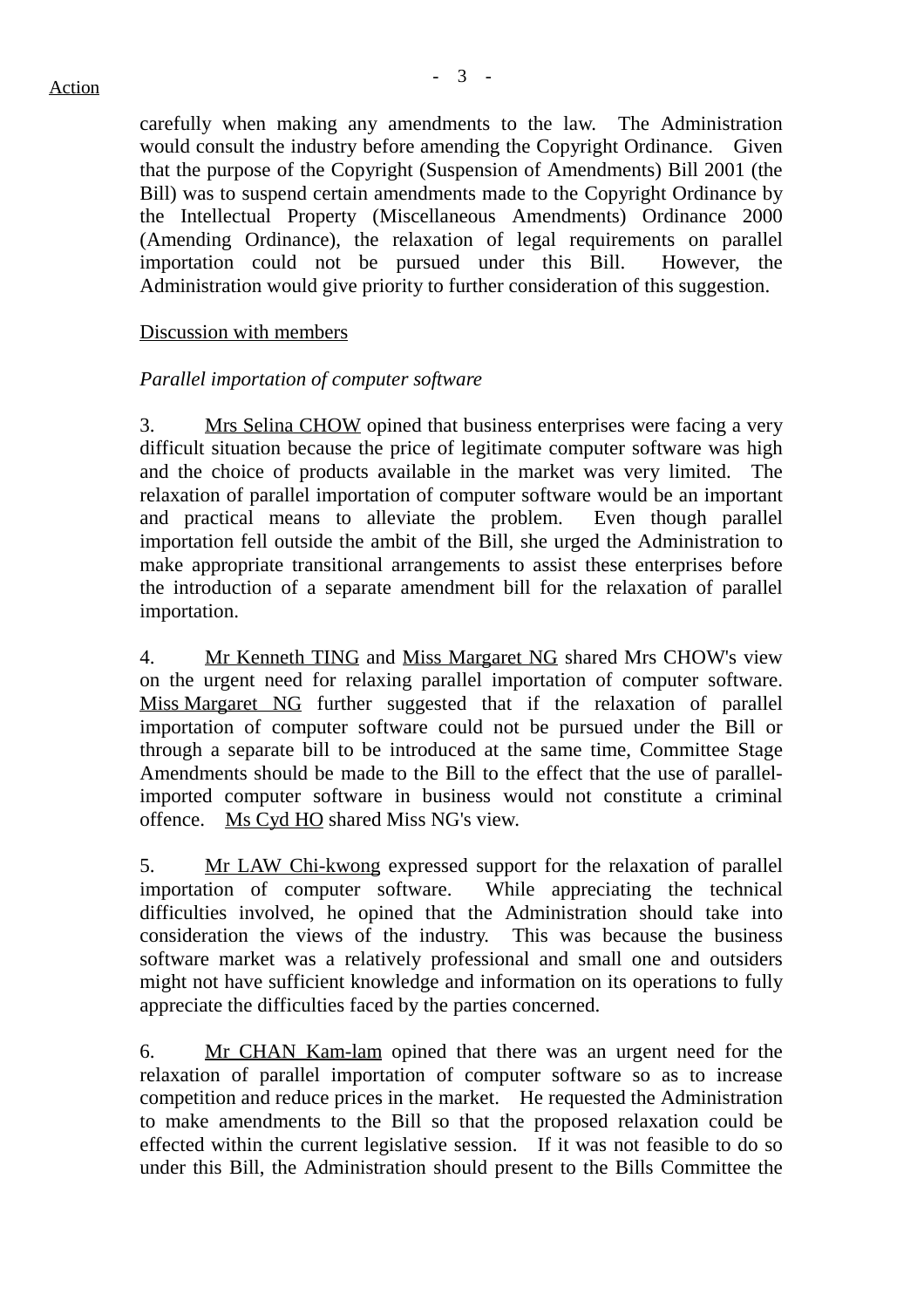legislative timetable for the introduction of a separate amendment bill to the Copyright Ordinance.

7. In response, DS/CI said that parallel-imported computer software was not common in Hong Kong as there was only a small price difference between legitimate computer software on sale in Hong Kong and other countries. As explained at the beginning of the meeting, the proposed relaxation had to be pursued under a separate amendment bill to the Copyright Ordinance instead of being incorporated in this suspension bill. The Administration would accord priority to the examination of this suggestion. However, the legislative timetable for the said bill would depend on the consultation with the industry and deliberations in the Legislative Council. Nevertheless, he undertook to explore the feasibility of Miss Margaret NG's proposal of making amendments to the Bill so that the use of legitimate copies of parallel-imported computer software in business would not constitute a criminal offence. Regarding Mrs Selina CHOW's concern about the transitional arrangements for relieving the financial pressure of enterprises before the relaxation of parallel importation, DS/CI undertook to liaise with the Business Software Alliance (BSA) to ask its members not to lodge any criminal complaints to the Customs and Excise Department (CED) during the suspension period.

8. Miss Audrey EU sought clarification on the technical problems encountered by the Administration in the definition of computer software because of the converging trend of the computer software and multi-media products. DS/CI explained that certain software products might contain different types of copyright works, for example, educational software might contain music and cartoons, such products might be excluded from the liberalization if the definition of computer software was not made broad enough to cover products with multiple copyright works.

9. Mrs Selina CHOW sought clarification on the Administration's position on the issue of relaxing the legal requirements on parallel-imported computer software. She also invited the Administration and the Assistant Legal Adviser (ALA) to explain the technical feasibility of bringing about the proposed relaxation through the Bill.

10. DS/CI reiterated that the Administration welcomed members' suggestion on the relaxation of parallel importation of computer software. However, the Administration had to follow the necessary procedures in the preparation of a draft bill and time would be required for completing these procedures. On the technical feasibility of effecting the proposed relaxation through the Bill, he explained that while the feasibility of suspending the criminal provisions in relation to the use of legitimate copies of parallelimported computer software could be further explored, the exemption in relation to the importation and sale of these products could not be effected by amending the Bill.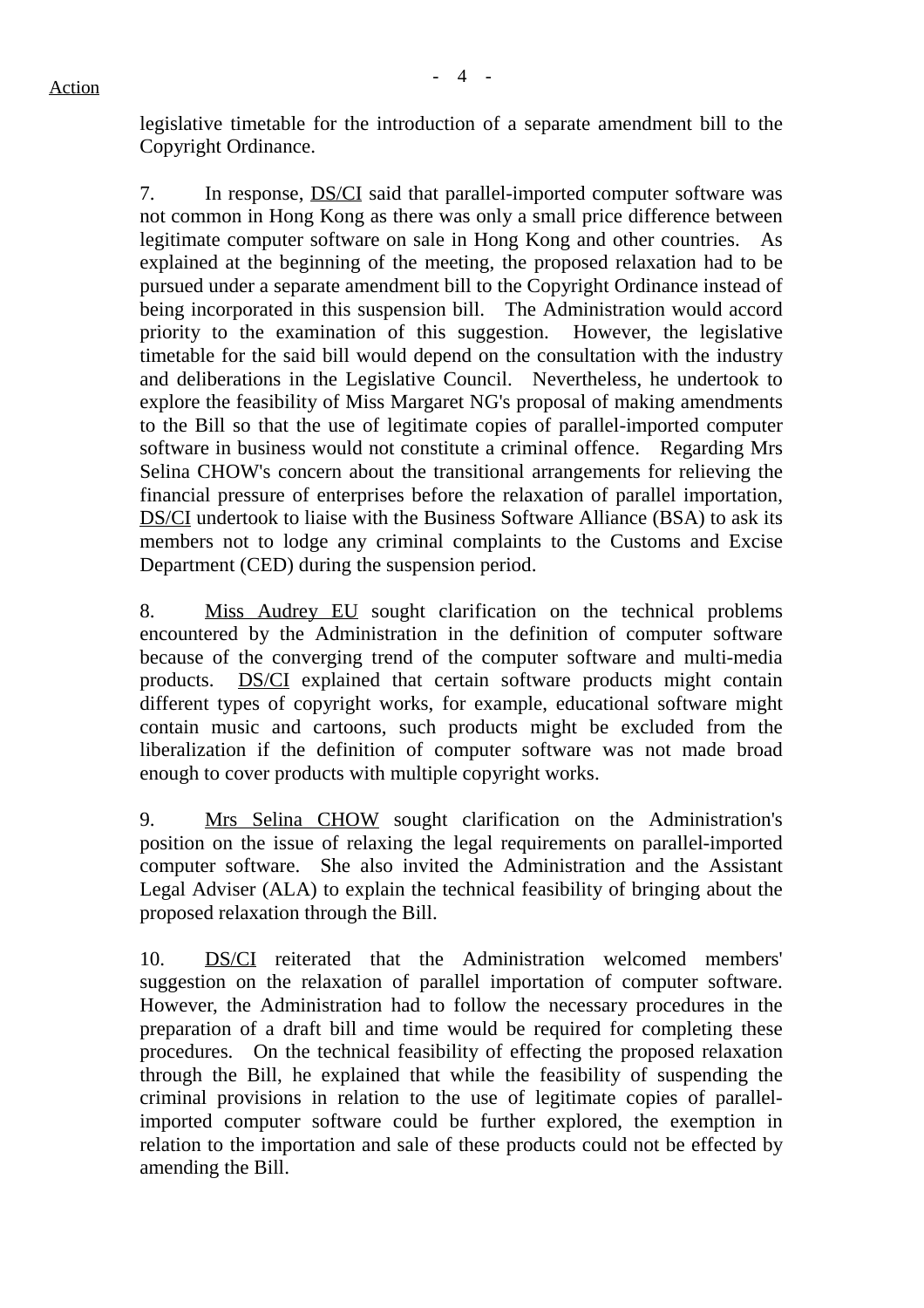11. ALA advised members that as the Bill aimed to revert, with respect to all copyright works but subject to some exceptions, the key criminal provisions in the Copyright Ordinance to the position before the commencement of the Amending Ordinance, it would not be feasible technically to effect changes to the criminal provisions in the Copyright Ordinance which were outside the scope of the Amending Ordinance.

12. The Chairman summarized the discussion on relaxation of parallelimported computer software by requesting the Administration to take members' views into consideration and to explore the means for resolving the technical problems in effecting the proposals in the Bill.

## *Concerns of the educational sector*

13. Dr YEUNG Sum conveyed the concern of the educational sector that teachers might incur criminal liability inadvertently as it was a common practice among teachers to make copies of copyright works contained in newspapers, magazines or books, as well as works downloaded from the Internet and recordings of radio or television broadcast for teaching purposes. Despite the exemptions for educational copying provided under the Copyright Ordinance, teachers remained worried as the statutory exemptions were subject to the condition that copying must be done within a "reasonable extent", which was not clearly defined in the Copyright Ordinance. He sought information from the Administration on proposed measures to alleviate the worries of the educational sector. He also asked whether there was any legal definition of "reasonable extent" in the laws of other jurisdictions, such as the United Kingdom (UK) and the United States of America (USA).

14. In response, DS/CI said that the passage of the Bill would suspend the criminal sanctions against possession in the course of business (including teaching activities in educational establishments) of unauthorized copies of copyright works commonly used for the purpose of dissemination of information, such as newspaper cuttings, recording of a television news programme, etc. On the definition of "reasonable extent", he advised that this term was commonly used in other common law jurisdictions such as UK. It was a common practice in other jurisdictions for guidelines on the interpretation of "reasonable extent" to be worked out mutually between copyright owners and users, instead of adopting a legal definition for the term. DS/CI further informed members that the Administration had liaised with the educational sector and the media and publishing industries with a view to working out guidelines on the acceptable circumstances and conditions for copying copyright works for teaching purposes. Amendments to the Copyright Ordinance would not be necessary if such guidelines could be worked out between the relevant parties.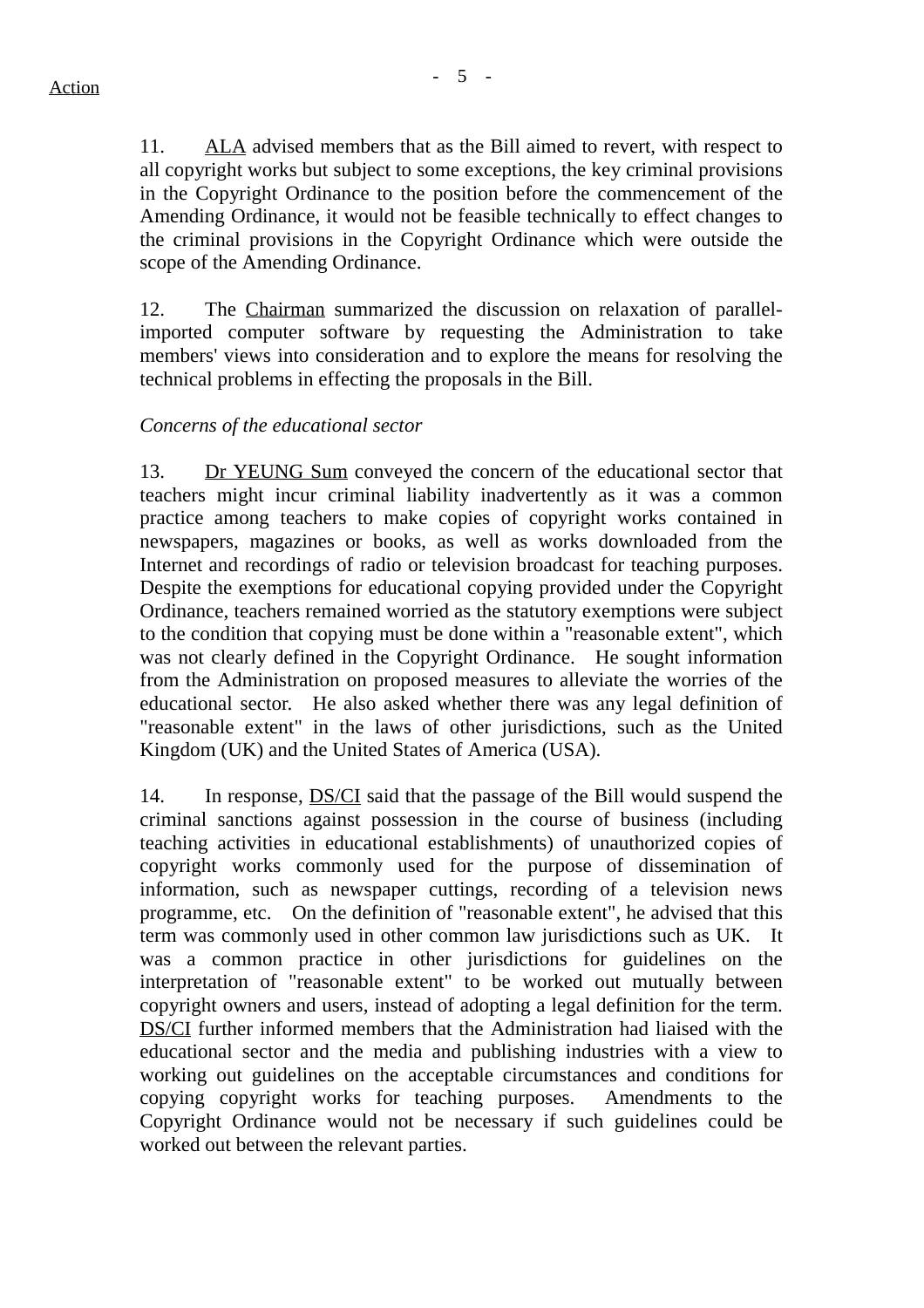15. Mr SZETO Wah cautioned that from his experience as a freelance writer for the press, there were considerable variations in the terms and conditions concerning the copyright ownership of articles in the agreements between individual writers and the newspapers concerned. He urged the Administration to draw the attention of the press and publication sectors to these variations when drafting the guidelines with the educational sector.

16. DS/CI said that the Administration was aiming at the development of a collective mechanism under which copyright users could approach one single body for the authorization of using the copyright works of similar nature, for example, newspapers and magazines.

## *Competition in the business software market*

17. Mr HUI Cheung-ching pointed out that with the enactment of the Amending Ordinance on 1 April 2001, business enterprises had to purchase legitimate copies of computer software at high prices. However, the choice of products was limited, as the market had long been dominated by the mainstream software. In order to introduce more competition in the business software market and to provide users with more choices at lower prices, he urged the Administration to provide incentives to the software industry for the development of new software.

18. DS/CI replied that the Innovation and Technology Fund supported projects that contributed to innovation and technology development in the local industry. Regarding the high prices and limited choices of software products, he reiterated that it would not be appropriate for the Government to interfere with the commercial decision of software providers in setting prices for computer software. The newly amended Copyright Ordinance played a positive role in encouraging the use of legitimate software in enterprises. This would increase demand in the market and encourage more software developers to devote resources to product development to provide users with more choices at cheaper prices.

Admin 19. In response to Ms Cyd HO's request for the development of a proper discussion channel and charging mechanism between the copyright owners and users, DS/CI undertook to consider this further.

## *Other concerns on the drafting of the Bill*

20. Miss Margaret NG considered that the "downgrade" arrangement provided by BSA members was unfavorable to the user enterprises which were unable to purchase legitimate copies of the out-dated software still in use, as these were no longer on sale in the market. At the same time, they could not use the updated version due to the limitations of the hardware. She suggested that the Administration should make "grandfathering" arrangements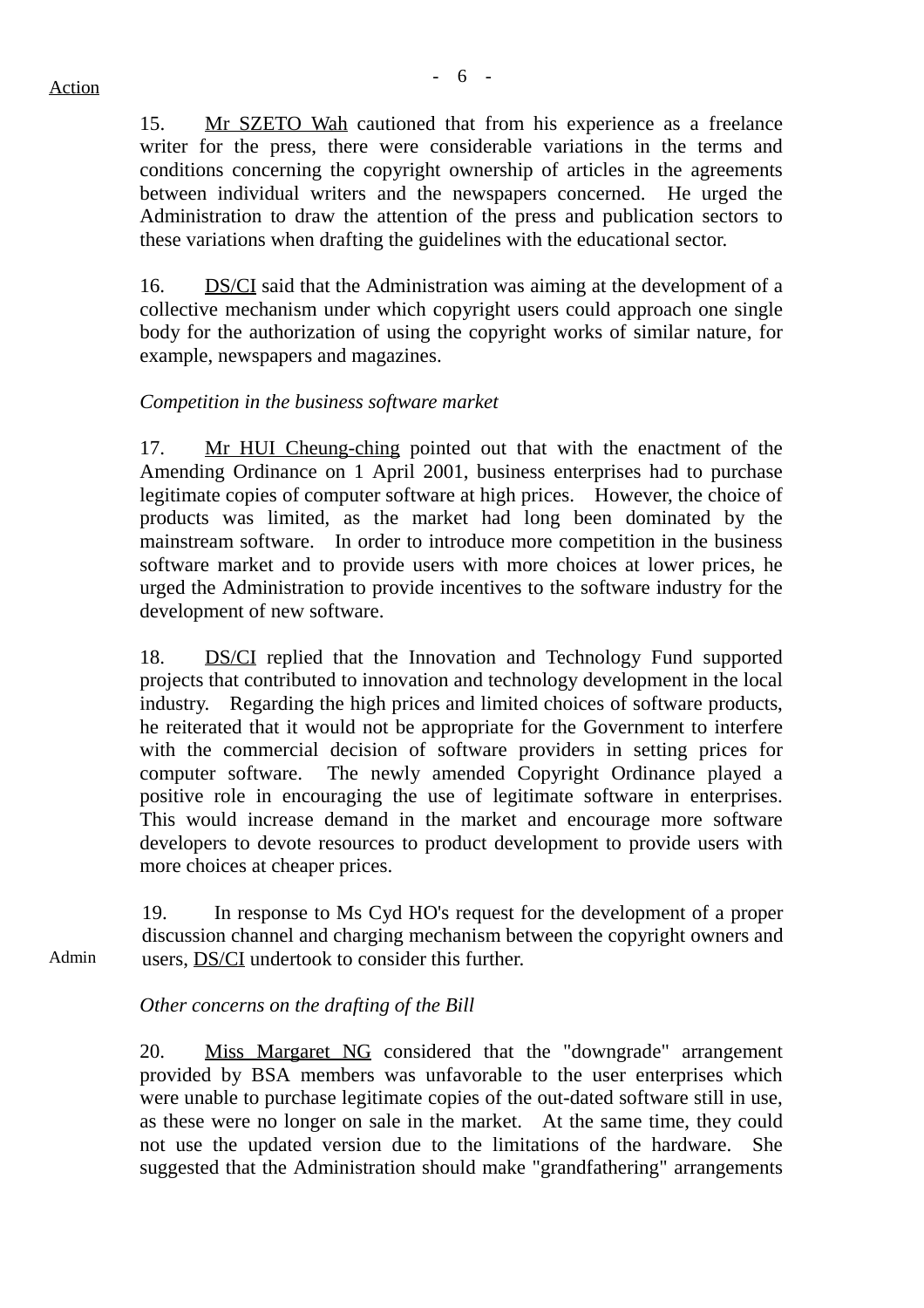under the legislation to exempt the criminal liability of enterprises using outdated versions of pirated software which were installed before the enactment of the Amending Ordinance.

21. DS/CI explained that in view of the difficulties in ascertaining the time at which the "out-dated" software was installed, the proposed exemption would create enforcement problems. The "downgrade" arrangement provided by BSA members allowed flexibility in the continued use of previously installed pirated software by business enterprises even though such software was outdated and no longer sold by the software vendor concerned. As the main objective of the Amending Ordinance was to strengthen the criminal sanctions against copyright piracy in the course of business to combat the rampant piracy problem, any arrangement for the convenience of business enterprises should not be made at the expense of proper protection of copyright.

22. Miss Margaret NG doubted the propriety of using the expression "in connection with" in Sections 31(a) and 118(1)(d) of the Copyright Ordinance. Referring to the examples given by the Administration in LC Paper No. CB(1) 1196/00-01(05), she expressed concern over the interpretation of the expression and the ambiguity involved in deciding whether an infringing act fell within the ambit of this expression. To remove such ambiguity in the legislation, she proposed that the expression "in connection with" should be suspended throughout the Bill. Ms Cyd HO and Ms Audrey EU supported Miss NG's proposal. Ms Audrey EU was concerned that the expression "in connection with" would unnecessarily create ambiguity in the application of the law against infringing acts, bearing in mind the importance of having exact and clear definitions in criminal provisions.

23. DS/CI explained that the Amending Ordinance amended the Copyright Ordinance by , inter alia, deleting the expression "for the purpose of trade or business" and replacing it by "for the purpose of, in the course of, or in connection with, any trade or business". The purpose of the amendment was to combat corporate copyright piracy activities, which had gained wide public support during the 1999 public consultation on additional legislative measures to combat piracy. The inclusion of the expression "in connection with" was considered useful in the enforcement actions against piracy, as illustrated in the examples outlined in paragraphs 12 to 14 of LC Paper No. CB(1) 1196/00- 01(05).

24. The Chairman suggested that the CED could follow overseas practices of placing their enforcement and prosecution guidelines on the Internet to facilitate compliance of the law by the public. This would improve the transparency of CED's work. Moreover, CED could review the necessity of having the expression "in connection with" in the course of drafting the guidelines.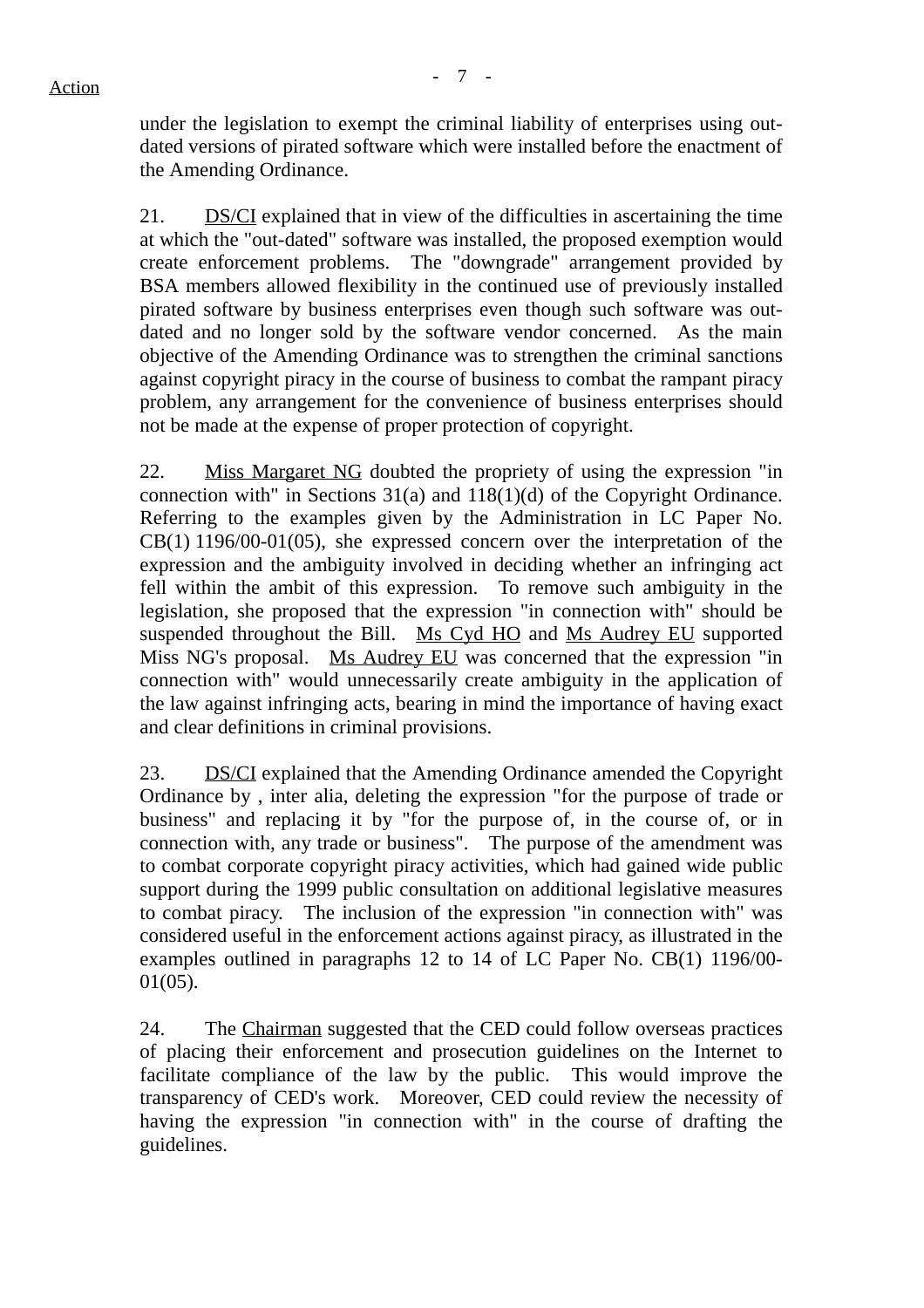25. Mrs Selina CHOW drew members' attention to the submission from the Television Broadcasts Limited (TVB) (LC Paper No. CB(1) 1196/00- 01(08)) concerning its request for all films, broadcasts or cable programmes be included in the scope of Clause  $2(2)(b)$  of the Bill. In this connection, she expressed concern over the legal definition of "movie" and "television drama" under Clause  $2(2)(a)$  and (b) of the Bill, which were to be excepted from the scope of the suspension. As it would be difficult to give a clear definition of television drama, the exception would create ambiguity and difficulties for the entertainment industry in classifying the wide variety of television programmes into drama and non-drama. She requested the Administration to consult the television production professionals before finalizing the type of copyright works to be excepted and the terms used for the exception in the Bill.

26. Ms Audrey EU shared Mrs CHOW's views regarding the definitions for "movie" and "drama". She also considered that the expression "is intended to be published" used in Clause 2(2)(a) and (b) was too ambiguous. She urged the Administration to reconsider the drafting of Clause 2(2)(a) and (b) in this connection.

27. DS/CI said that TVB's request for excluding all television and broadcast programmes from the exception would go against the original intent of the Bill. The Bill sought to address the worries of enterprises and educational establishments about the possibility of incurring criminal liabilities when making timely copies of copyright works including television programmes for information dissemination and educational purposes. The Administration wished to facilitate the dissemination of information and to ensure protection of intellectual property rights at the same time. Therefore, exception of four categories of copyright works, of which there was rampant piracy, was provided in the Bill. He further explained that the Administration would consult various sectors of the community and parties concerned with a view to coming up with an acceptable solution which would strike a balance between the two important principles of protecting intellectual property rights and free-flow of information. It planned to work out the long term solution before the suspension period ended on 31 July 2002.

28. The Deputy Director of Intellectual Property supplemented that Section 7 of the Copyright Ordinance provided a broad definition for the word "film", which might include a recording of any moving image. Clause 2(2)(a) of the Bill adopted the word "movie" which meant a cinema film the production of which was mainly for showing in cinemas. He advised that the usage of commonly adopted words in the legislation was not restricted to the term "movie", for instance, the common term "Internet" was used in the Copyright Ordinance as no proper legal definition could be found for the term.

29. The Chairman requested the Administration to consult the entertainment industry on the categories of copyright works to be included in